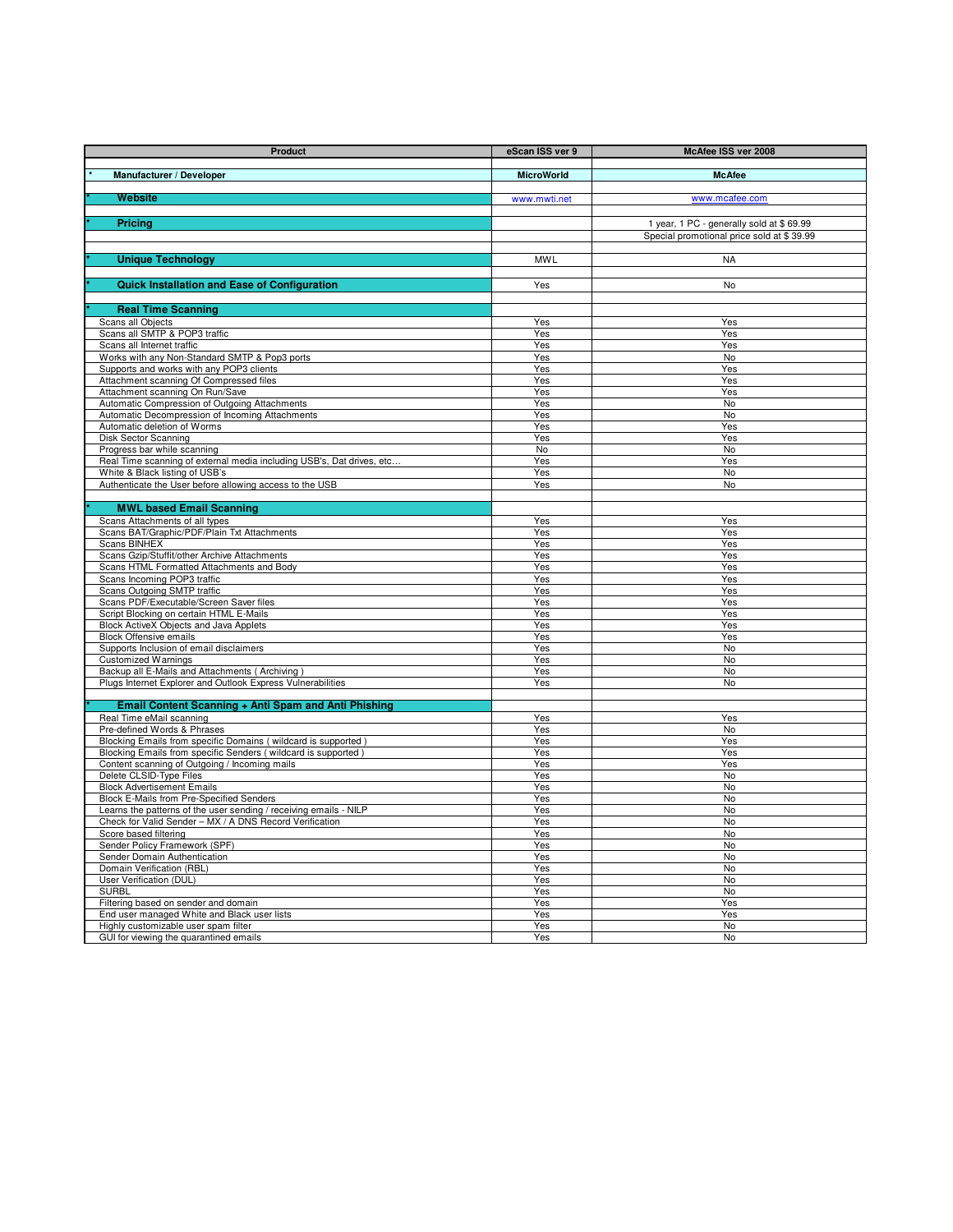| <b>Product</b>                                                                                                              | eScan ISS ver 9 | McAfee ISS ver 2008 |
|-----------------------------------------------------------------------------------------------------------------------------|-----------------|---------------------|
|                                                                                                                             |                 |                     |
| <b>HTTP Scanning</b>                                                                                                        |                 |                     |
| MWL Based HTTP Scanning                                                                                                     | Yes             | NA                  |
| Real Time Web-Site Scanning                                                                                                 | Yes             | Yes                 |
| Real Time Web-Site Blocking                                                                                                 | Yes             | Yes                 |
| Block Web-Sites based on Pre-defined Pornography Keywords<br>Block Web-Sites based on Pre-defined Gambling related Keywords | Yes<br>Yes      | No<br>No            |
| Block Web-Sites based on User Defined Keywords                                                                              | Yes             | Yes                 |
| <b>Block Sites Based on Ratings</b>                                                                                         | Yes             | No                  |
| Block Web-sites when user accesses the same using IP number                                                                 | Yes             | No                  |
| Block Web-sites when user accesses the same using Anonymizers                                                               | Yes             | No                  |
| Block Web-site option is supported even on Windows 95/98/ME/NT4                                                             | Yes             | No                  |
| Webpage Scan works in Netscape, Opera & NeoPlanet                                                                           | Yes             | No                  |
| Block User Defined Web-Sites                                                                                                | Yes             | Yes                 |
| <b>Block Java Applets</b>                                                                                                   | Yes             | Yes                 |
| <b>Block Scripts</b>                                                                                                        | Yes             | Yes                 |
| <b>Block Cookies</b>                                                                                                        | Yes             | Yes                 |
| Block Content (Images, Audio, Video, Applications)                                                                          | Yes             | Yes (partial)       |
| Block Web Access completely (Internet Surfing)                                                                              | Yes             | No                  |
| Time restrictions for Browsing Websites / Blocking Websites                                                                 | Yes             | No                  |
|                                                                                                                             |                 |                     |
| <b>Pop- Up Blocker</b><br>Block Pop Up Ads (Customizable according to websites)                                             | Yes             | No                  |
| Audible Notification                                                                                                        | Yes             | <b>No</b>           |
| White list/Allow Function                                                                                                   | Yes             | <b>No</b>           |
| Pop Up Self Test                                                                                                            | Yes             | No                  |
| Hotkey to allow Pop Ups                                                                                                     | Yes             | No                  |
|                                                                                                                             |                 |                     |
| <b>Browser Cleanup for Privacy Protection</b>                                                                               | Yes             | No                  |
| Auto Erase / Manual Cleanup of Browser Settings                                                                             | Yes             | No                  |
| Auto Erase / Manual Cleanup of Cache                                                                                        | Yes             | Yes                 |
| Auto Erase / Manual Cleanup of Cookies                                                                                      | Yes             | Yes                 |
| Auto Erase / Manual Cleanup of History                                                                                      | Yes             | Yes                 |
| Auto Erase / Manual Cleanup of ActiveX (for IE)<br>Auto Erase / Manual Cleanup of Plugins (for Netscape)                    | Yes<br>Yes      | Yes<br>Yes          |
| Auto Erase / Manual Cleanup of Selected Files & Folders                                                                     | Yes             | Yes                 |
| Auto Erase / Manual Cleanup of Start Menu RUN history list                                                                  | Yes             | No                  |
| Auto Erase / Manual Cleanup of Start Menu Search/Find history list                                                          | Yes             | No                  |
| Auto Erase / Manual Cleanup of Start Menu Search/Find Computer history list                                                 | Yes             | No                  |
| Auto Erase / Manual Cleanup of Start Menu Documents                                                                         | Yes             | No                  |
| Auto Erase / Manual Cleanup of Browser Address Bar history list                                                             | Yes             | Yes                 |
| Auto Erase / Manual Cleanup of Windows Recycle Bin                                                                          | Yes             | Yes                 |
| Auto Erase / Manual Cleanup of Auto-Complete Forms/ URLs Memory                                                             | Yes             | Yes                 |
| Auto Erase / Manual Cleanup of Open/Save dialog box history<br>Auto Erase / Manual Cleanup of Temporary Folder              | Yes<br>Yes      | No<br>Yes           |
| Auto Erase / Manual Cleanup of Ms - Office temporary files                                                                  | Yes             | No                  |
| Auto Erase / Manual Cleanup of Windows temporary files                                                                      | Yes             | Yes                 |
| Auto Erase / Manual Cleanup of other temporary files created by Windows Media Player                                        | Yes             | No                  |
|                                                                                                                             |                 |                     |
| <b>Remote Access File Rights / Firewall</b>                                                                                 |                 |                     |
| Block / Stop Remote Users from Modifying System Files                                                                       | Yes             | No                  |
| Block / Stop Remote Users from Creating Executable Files                                                                    | Yes             | No                  |
| Customizable settings to allow creation / modification for required files                                                   | Yes             | No                  |
| AutoBlock InBound and OutBound Traffic between                                                                              |                 |                     |
| your computer & the internet                                                                                                | No              | Yes                 |
| <b>Application / Program Control</b>                                                                                        |                 |                     |
| Allow particular application/s from running / executing (White listing)                                                     | Yes             | No                  |
| Block particular application/s from running / executing (Black listing)                                                     | Yes             | No                  |
| Customise the application/s to be used / run per user                                                                       | Yes             | Yes                 |
| Allow particular application/s from connecting to the Internet (White listing)                                              | Yes             | Yes                 |
| Block particular application/s from connecting to the Internet (Black listing)                                              | Yes             | Yes                 |
|                                                                                                                             |                 |                     |
| <b>Notifications</b>                                                                                                        |                 |                     |
| Prompts if any other AV or conflicting program is installed                                                                 | Yes             | No                  |
| Desktop Alert to User                                                                                                       | Yes             | Yes                 |
| E-Mail Alert to Administrator for blocked emails                                                                            | Yes             | No                  |
| E-Mail Alert to sender / receiver for blocked emails<br>Embargo of offending Message                                        | Yes<br>Yes      | No<br>No            |
| Alert if Virus Database is more than 3 days old                                                                             | Yes             | No                  |
| Alert if the computer analysis is more than 14 days old                                                                     | Yes             | No                  |
| E-Mail Alert to the Administrator in case of ODS detection                                                                  | Yes             | No                  |
| Real Time Activity log                                                                                                      | Yes             | Yes                 |
| Outbreak Alert                                                                                                              | Yes             | No                  |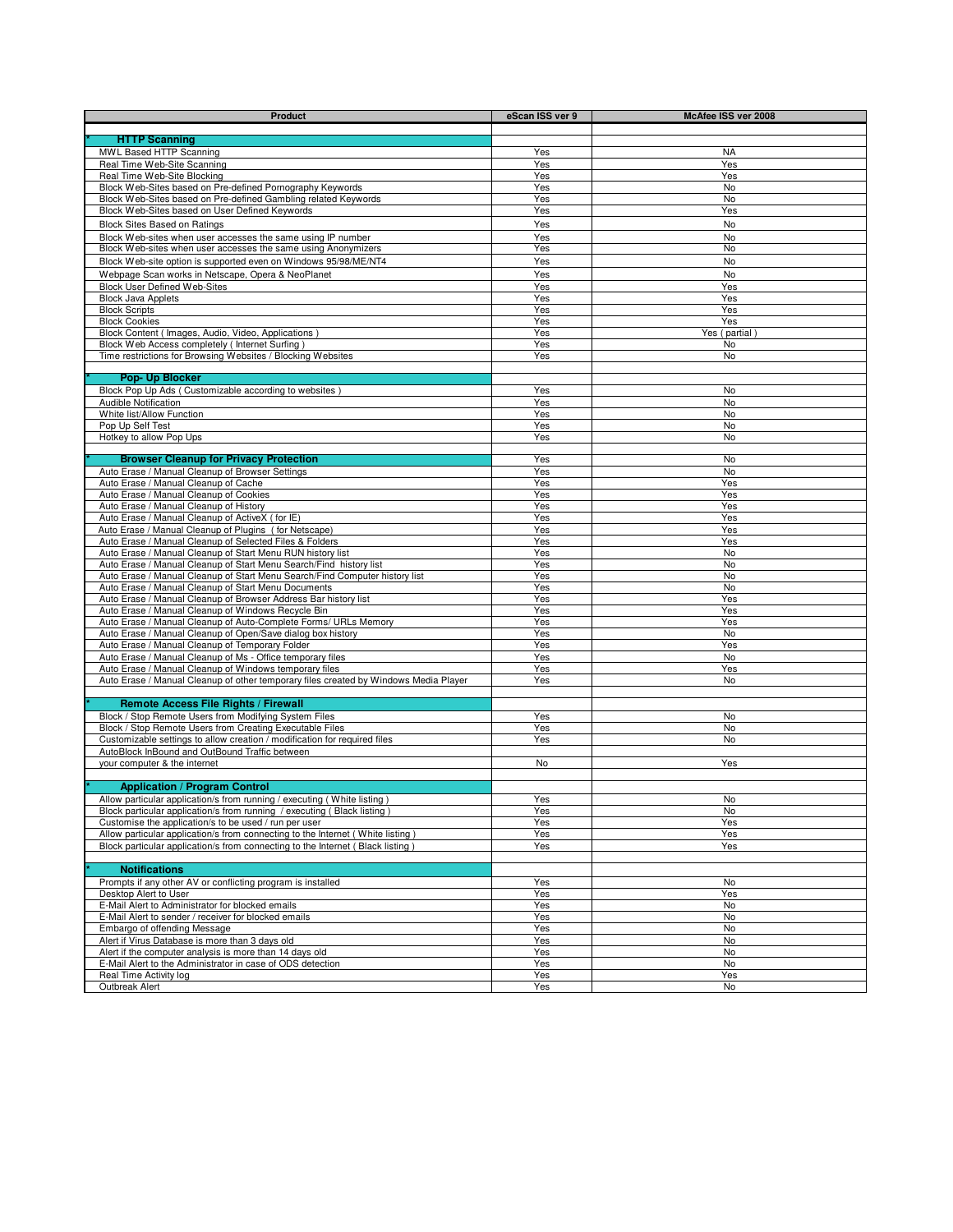| <b>Product</b>                                                                                                               | eScan ISS ver 9         | McAfee ISS ver 2008 |
|------------------------------------------------------------------------------------------------------------------------------|-------------------------|---------------------|
|                                                                                                                              |                         |                     |
| <b>Virus Scanning</b><br>Heuristic Scanning for Detection of UnKnown Viruses                                                 | Yes                     | Yes                 |
| On Demand Scanning                                                                                                           | Yes                     | Yes                 |
| Sector scanning in ODS                                                                                                       | Yes                     | No                  |
| Customize priority of the ODS                                                                                                | Yes                     | <b>No</b>           |
| Exclusion of Files / Folders from ODS                                                                                        | Yes                     | No                  |
| Automatic deletion of known malwares file remnants<br>Scheduled Scanning                                                     | Yes<br>Yes              | Yes<br>Yes          |
| Customize priority for the Scheduled scan                                                                                    | Yes                     | No                  |
| Exclusion of Files / Folders from Scheduled Scan                                                                             | Yes                     | No                  |
| Automatic deletion of known malware file types                                                                               | Yes                     | Yes                 |
| Scan restriction on File Types<br>Scan restriction on File Size                                                              | Yes<br>Yes              | No<br>No            |
| Customize actions depending on File Types                                                                                    | Yes                     | No                  |
| Customize actions depending on File Size                                                                                     | Yes                     | No                  |
| Background (On Access / Real Time) Scanning                                                                                  | Yes                     | Yes                 |
| Exclusion of Files / Folders from Real Time Scan                                                                             | Yes                     | Yes                 |
| Backup files before attempting to repair them<br>Detects viruses in 16-bit and 32-bit executables                            | Yes<br>Yes              | Yes<br>Yes          |
| Detects BAT, JS, mIRC, VBS, Inf, PHP, etc. Script worms/viruses                                                              | Yes                     | Yes                 |
| Detects Malware ActiveX Controls, Backdoors, Trojan Horses                                                                   | Yes                     | Yes                 |
| Scans Single packed Archives (ACE/ARJ/CAB/LHA/RAR/ZIP etc.)                                                                  | Yes                     | Yes                 |
| Scans Multiple (nested) Packed Archives                                                                                      | Yes                     | No                  |
| <b>Scans Self Extracting Archives</b><br>Macro Virus Scan supported on Access 97/2000/XP (A97M)                              | Yes<br>Yes              | Yes<br>Yes          |
| Macro Virus Scan supported on Access 2.0 (A2M)                                                                               | Yes                     | Yes                 |
| Macro Virus Scan supported on PowerPoint 97/2000/XP (PP97M)                                                                  | Yes                     | Yes                 |
| Macro Virus Scan supported on Word 97/2000/XP (W97M)?                                                                        | Yes                     | Yes                 |
| Macro Virus Scan supported on Word 95 (WM) (Word 6.0)<br>Macro Virus Scan supported on Excel 97/2000/XP (X97M)               | Yes                     | Yes                 |
| Macro Virus Scan supported on Excel 4.0 until XP, formula (XF)                                                               | Yes<br>Yes              | Yes<br>Yes          |
| Macro Virus Scan supported on Excel 95 (XM) (Excel 5.0)                                                                      | Yes                     | Yes                 |
| Macro Virus Scan supported on Lotus AmiPro                                                                                   | Yes                     | Yes                 |
| Macro Virus Scan supported on Microsoft Project                                                                              | Yes                     | Yes                 |
| Scan Server Shares<br>Scan TCP-IP Sessions (Telnet)                                                                          | Yes<br>Yes              | Yes<br>No           |
| Scan Removable Media including USB devices                                                                                   | Yes                     | Yes                 |
| Progress bar while scanning                                                                                                  | Yes                     | Yes                 |
| <b>Statistics</b>                                                                                                            | Yes                     | Yes                 |
| Password Protection                                                                                                          | Yes                     | Yes                 |
| Real Time detection and disinfection / cleaning of other malwares -                                                          |                         |                     |
| Spyware / Adware, Keyloggers, Illegal Porno Diallers, Rootkits, etc                                                          | Yes                     | Yes                 |
| Permits administrater to customize Spyware / Adware policies                                                                 | Yes                     | <b>No</b>           |
| Delete unwanted registry and ini entries created by Spyware / Adware                                                         | Yes                     | Yes                 |
| Deletes Null keys from the registry<br>Removes corrupted exe's, zero byte exe's, zero byte com files                         | Yes<br>Yes              | Yes<br>No           |
|                                                                                                                              |                         |                     |
| <b>Automatic Updates Over the Internet</b>                                                                                   |                         |                     |
| Bandwidth Saving Incremental Updates for Dial-Up Users                                                                       | Yes                     | No                  |
| <b>Hourly Updates</b>                                                                                                        | Yes                     | No                  |
| Separate Cumulative Update available on Internet (Executable)<br><b>Urgent Updates</b>                                       | Yes<br>Yes              | No<br>No            |
| One click update from the internet                                                                                           | Yes                     | Yes                 |
| RollBack of Updates in case of update failure                                                                                | Yes                     | Yes                 |
|                                                                                                                              |                         |                     |
| <b>Central Management Console (optional)</b>                                                                                 | Inbuilt in the software |                     |
| Auto Installation on Clients Based on IP                                                                                     | Yes                     |                     |
| Auto Installation on Clients Based on Workstation Name<br>Remote Installation of Third Party Software on Client Workstations | <b>Yes</b><br>Yes       |                     |
| Remote UnInstallation of known AntiVirus Software                                                                            | Yes                     |                     |
| Scan Memory                                                                                                                  | Yes                     |                     |
| Remote Updation                                                                                                              | Yes                     |                     |
| License Deployment<br>Push and Pull Update Mechanism                                                                         | Yes<br>Yes              |                     |
| Works even on Ms-Windows 95, 98, ME & NT 4                                                                                   | Yes                     |                     |
| Detailed System Information of all clients on Console                                                                        | Yes                     |                     |
| Logs and Reports of clients can be viewed from Console                                                                       | Yes                     |                     |
| Logs and Reports of clients can be emailed at scheduled time                                                                 | Yes                     |                     |
| <b>Centralized Reporting</b><br>GUI Reporting on the console of all clients                                                  | Yes<br>Yes              |                     |
| Asset Management - Audit & Inventory of all systems                                                                          | Yes                     |                     |
|                                                                                                                              |                         |                     |